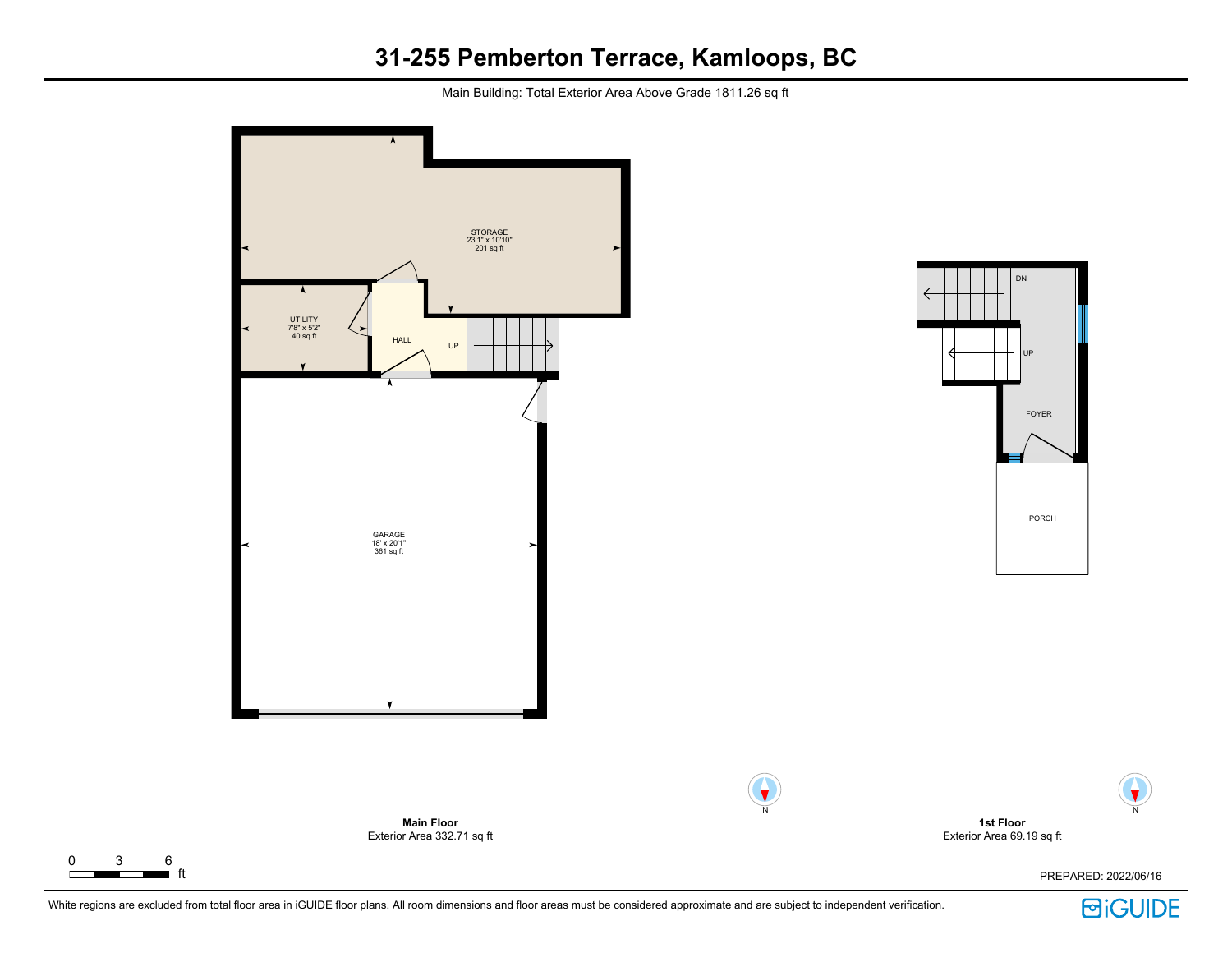Main Building: Total Exterior Area Above Grade 1811.26 sq ft



ft PREPARED: 2022/06/16

 $\Gamma$ 



N

 $\blacktriangledown$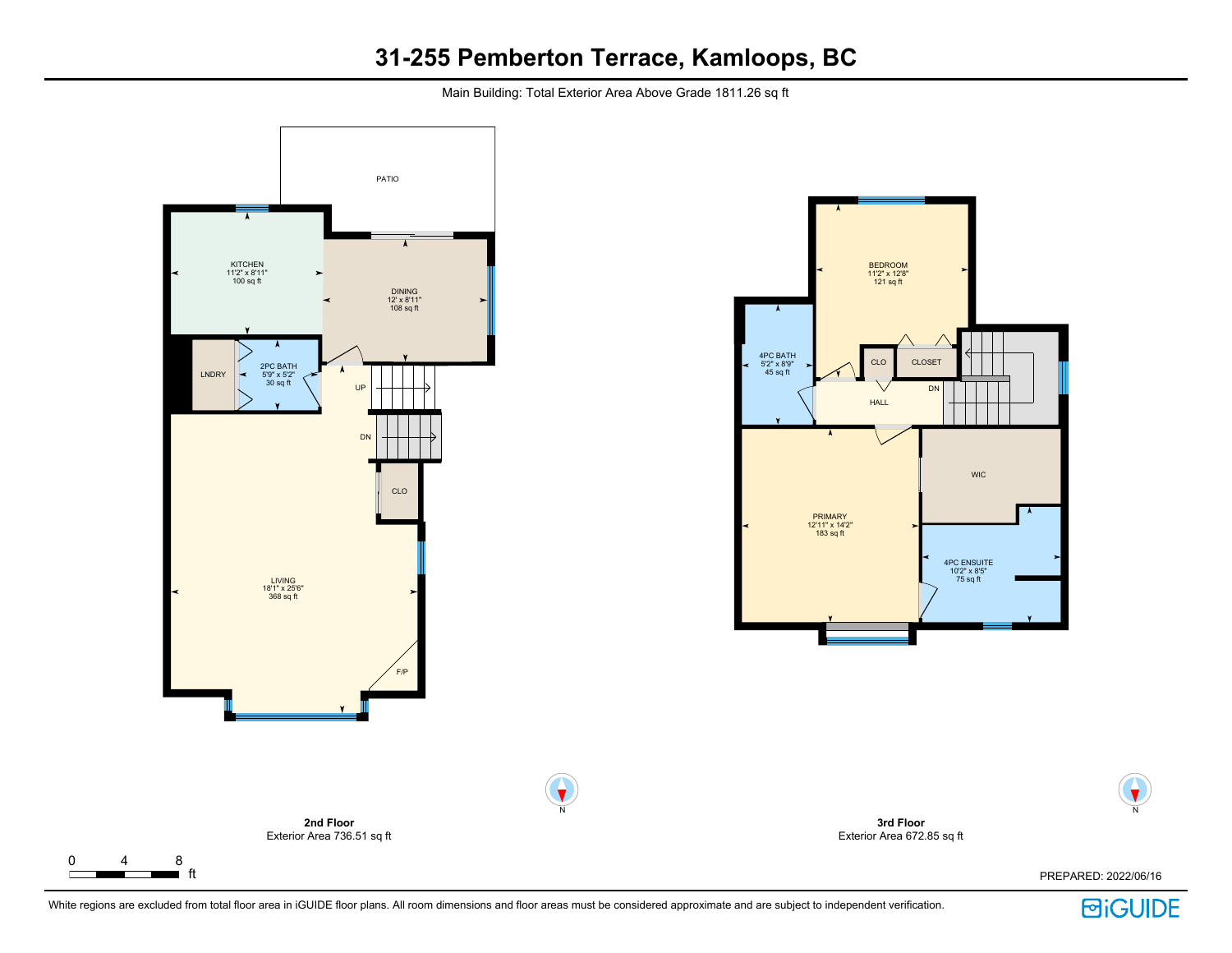**Main Floor** Exterior Area 332.71 sq ft Interior Area 292.42 sq ft Excluded Area 396.08 sq ft



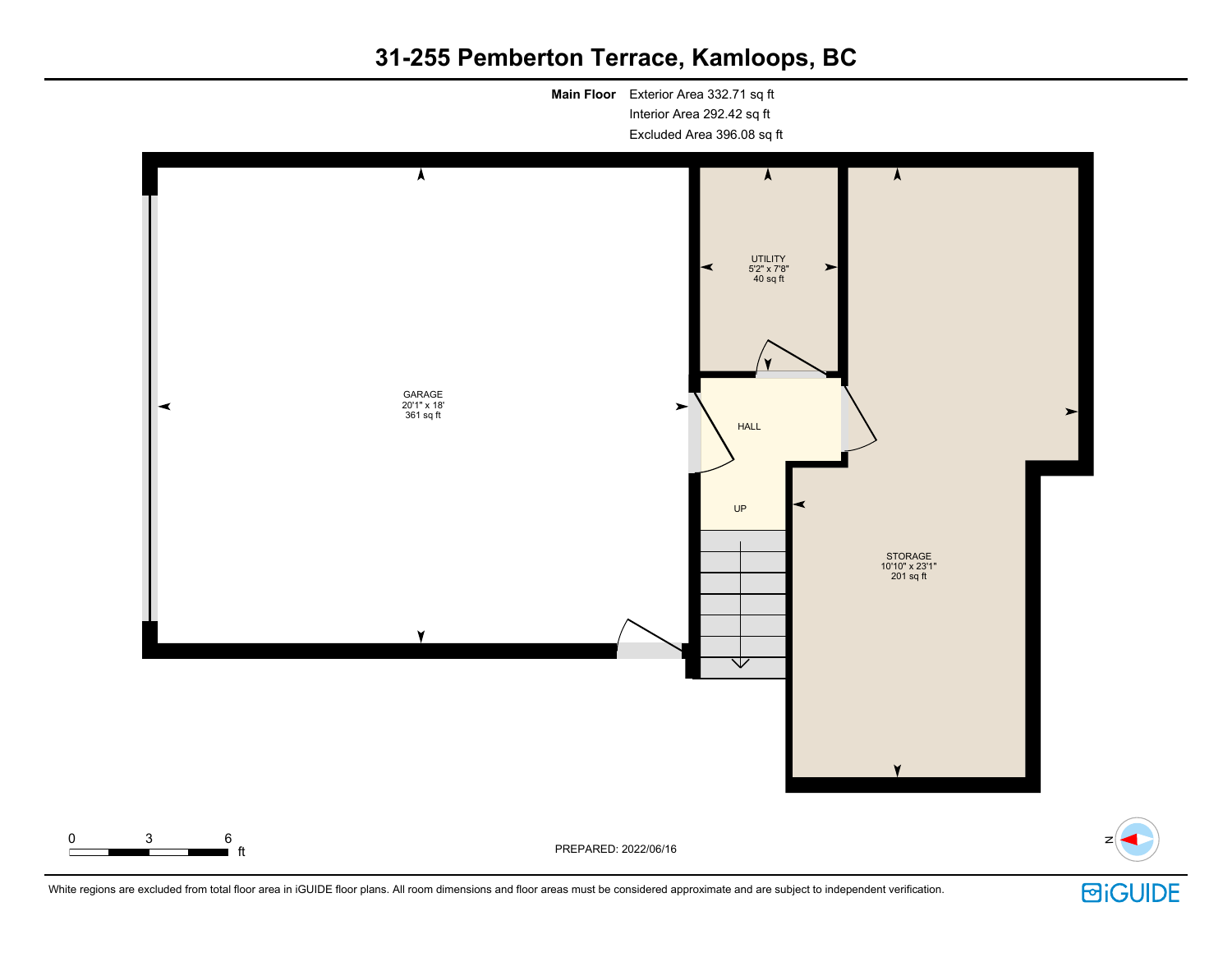







ft PREPARED: 2022/06/16 <sup>N</sup>

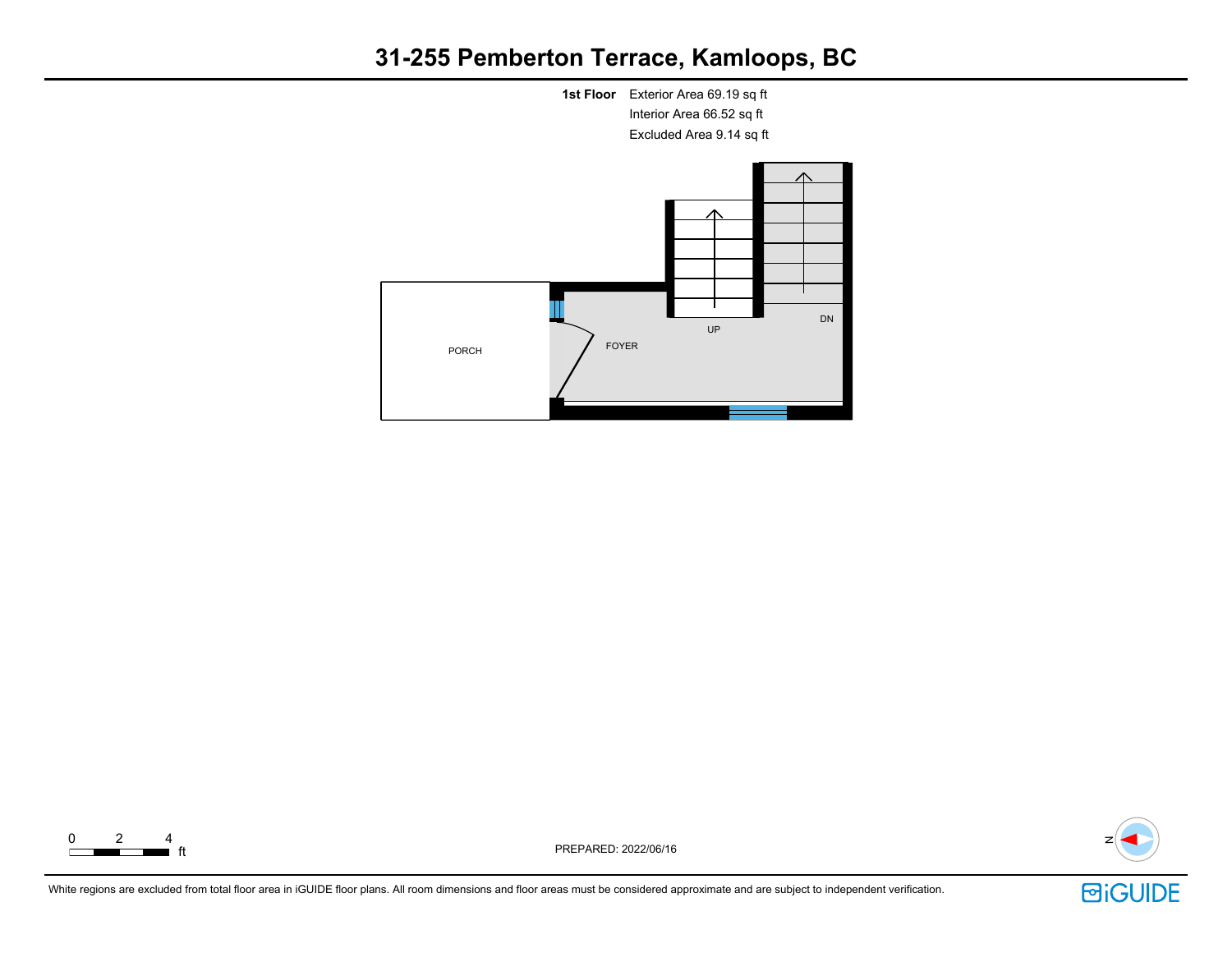**2nd Floor** Exterior Area 736.51 sq ft Interior Area 675.00 sq ft





White regions are excluded from total floor area in iGUIDE floor plans. All room dimensions and floor areas must be considered approximate and are subject to independent verification.

0 3 6

**BiGUIDE**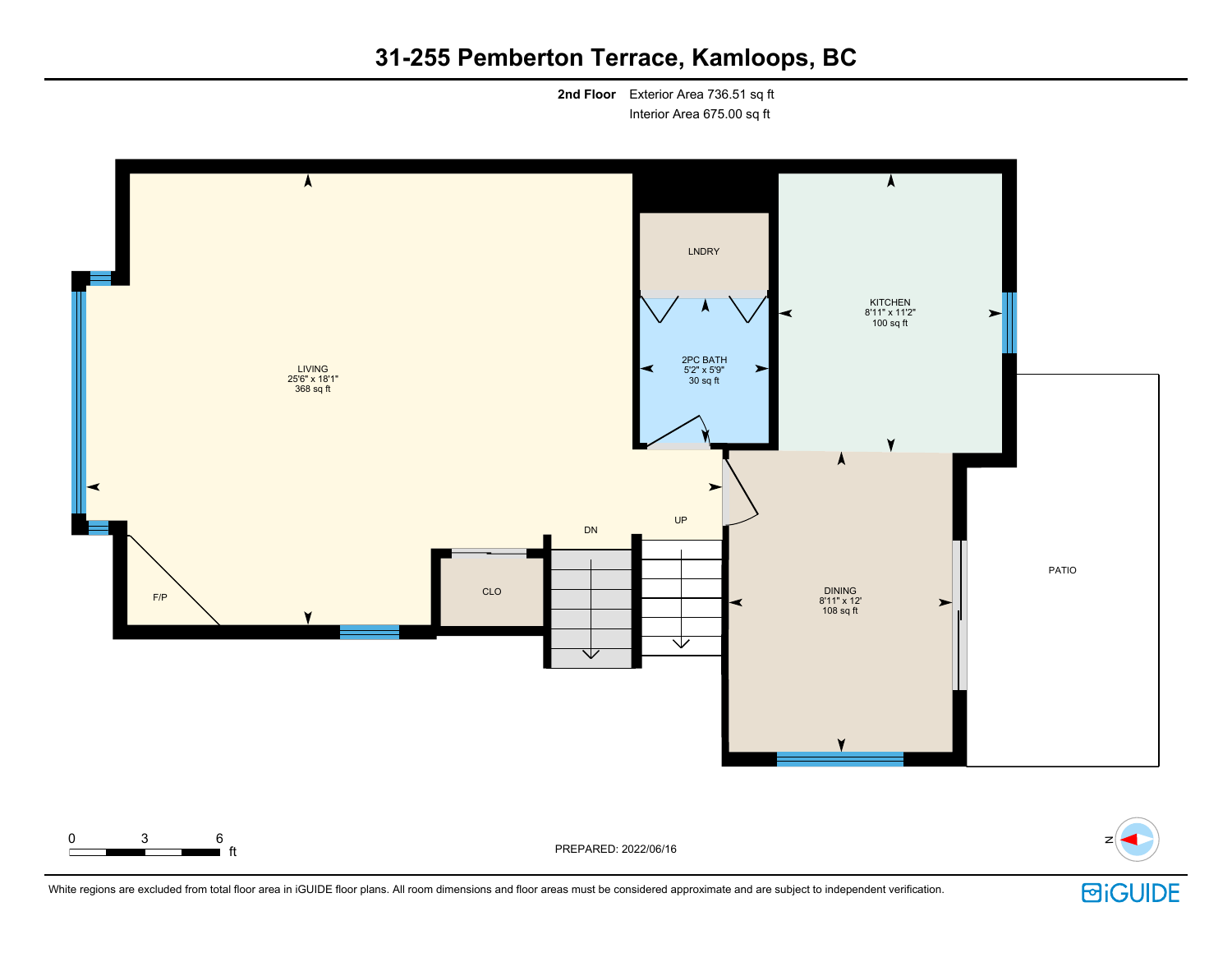**3rd Floor** Exterior Area 672.85 sq ft Interior Area 608.59 sq ft

 $\overline{\bm{\lambda}}$  $\bm{\lambda}$ 4PC BATH 8'9" x 5'2" 45 sq ft  $\blacktriangleright$  $\blacktriangle$ PRIMARY 14'2" x 12'11"  $\blacktriangleright$ 183 sq ft  $\blacktriangleright$ HALL CLO BEDROOM 12'8" x 11'2" 121 sq ft CLOSET DN 4PC ENSUITE 8'5" x 10'2" 75 sq ft WIC 0 3 6  $\,$  PREPARED: 2022/06/16  $\,$ 



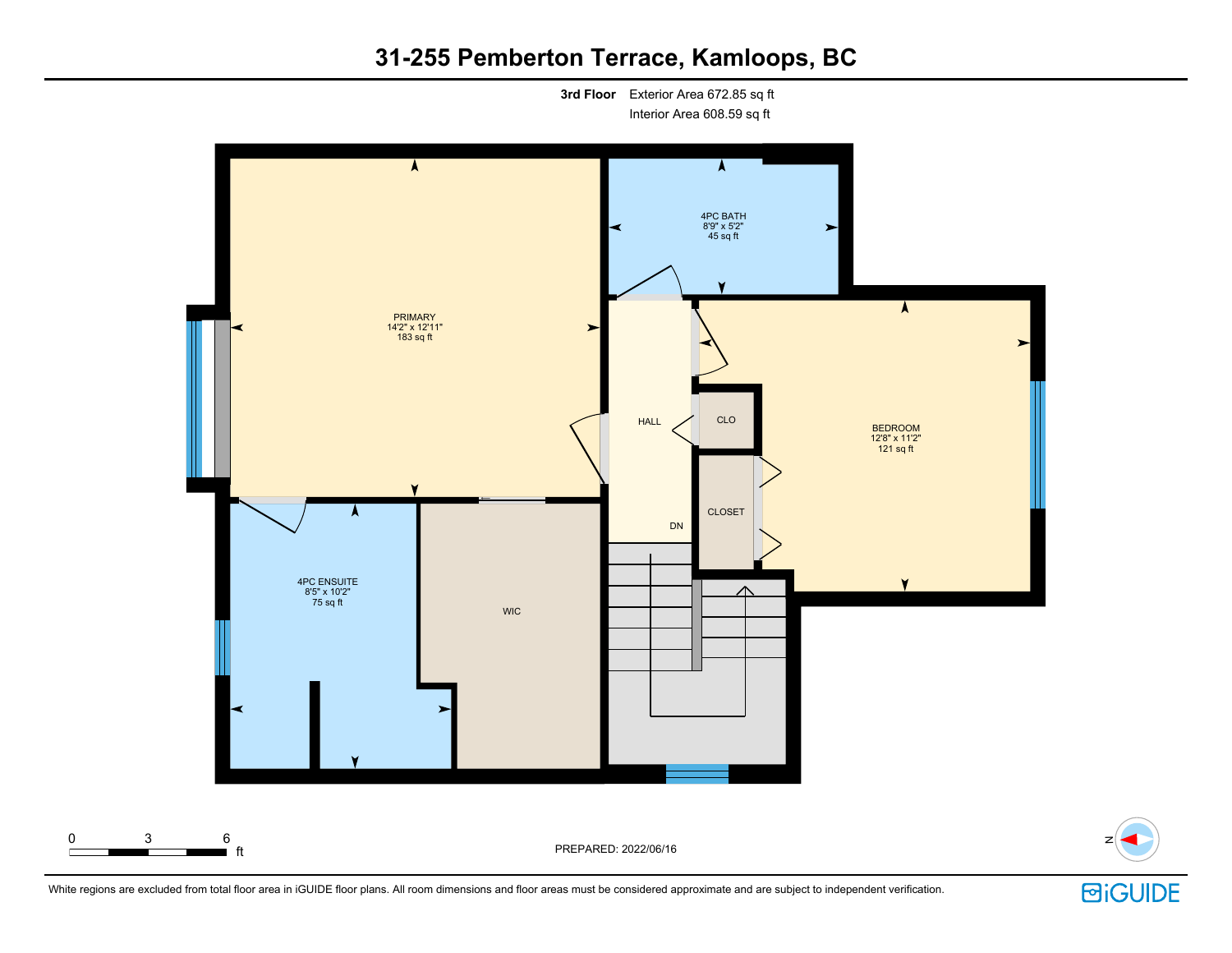## **Property Details**

#### **Room Measurements**

Only major rooms are listed. Some listed rooms may be excluded from total interior floor area (e.g. garage). Room dimensions are largest length and width; parts of room may be smaller. Room area is not always equal to product of length and width.

## **Main Building**

MAIN FLOOR Garage: 18' x 20'1" | 361 sq ft Storage: 23'1" x 10'10" | 201 sq ft Utility: 7'8" x 5'2" | 40 sq ft

## 2ND FLOOR

2pc Bath: 5'9" x 5'2" | 30 sq ft Dining: 12' x 8'11" | 108 sq ft Kitchen: 11'2" x 8'11" | 100 sq ft Living: 18'1" x 25'6" | 368 sq ft

## 3RD FLOOR

4pc Bath: 5'2" x 8'9" | 45 sq ft 4pc Ensuite: 10'2" x 8'5" | 75 sq ft Bedroom: 11'2" x 12'8" | 121 sq ft Primary: 12'11" x 14'2" | 183 sq ft

#### **Floor Area Information**

Floor areas include footprint area of interior walls. All displayed floor areas are rounded to two decimal places. Total area is computed before rounding and may not equal to sum of displayed floor areas.

## **Main Building**

MAIN FLOOR Interior Area: 292.42 sq ft Excluded Area: 396.08 sq ft Perimeter Wall Thickness: 7.0 in Exterior Area: 332.71 sq ft

## 1ST FLOOR

Interior Area: 66.52 sq ft Excluded Area: 9.14 sq ft Perimeter Wall Thickness: 7.0 in Exterior Area: 69.19 sq ft

## 2ND FLOOR

Interior Area: 675.00 sq ft Perimeter Wall Thickness: 7.0 in Exterior Area: 736.51 sq ft

## 3RD FLOOR

Interior Area: 608.59 sq ft Perimeter Wall Thickness: 7.0 in Exterior Area: 672.85 sq ft

#### **Total Above Grade Floor Area, Main Building**

Interior Area: 1642.52 sq ft Excluded Area: 405.22 sq ft Exterior Area: 1811.26 sq ft